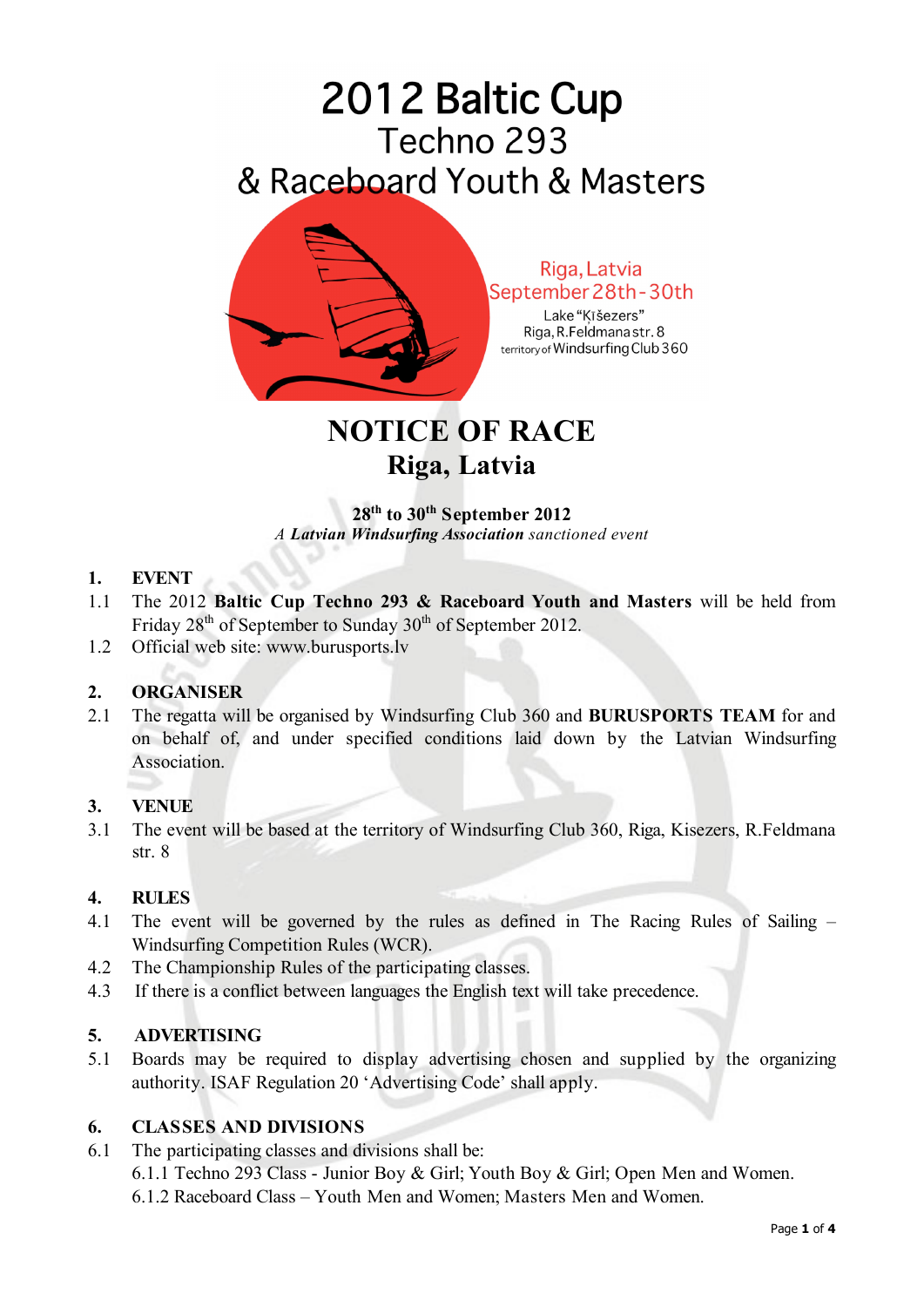# 6.2 **Age Divisions**:

6.2.1 A Techno Junior shall be under 15 years of age (born in or after 1998 and not later than 2001).

6.2.2 A Techno Youth shall be under 17 years of age (born in or after 1996 and not later than 1999).

6.2.3 A Techno Open (A17) sailor shall be aged 17 years or older (born in 1995 or earlier).

6.2.4 A Raceboard Youth shall be under 20 years of age (born in or after 1993 and not later than1997).

6.2.5 A Master shall be a man aged 35 or older (born in 1976 or earlier) or a woman aged 30 or older (born in 1981 or earlier).

6.2.6 A Grand Master shall be a man aged 45 or older (born in 1966 or earlier) or a woman aged 40 or older (born in 1971 or earlier).

6.2.7 A Veteran shall be a man aged 55 or older (born in 1956 or earlier) or a woman aged 50 or older (born in 1961 or earlier).

6.3 A minimum of 5 competitors is required to constitute a division.

# **7. ELIGIBILITY AND ENTRY**

- 7.1 All entries shall meet the requirements of ISAF Regulation 19-Eligibility Code.
- 7.2 Competitors shall be members of a National Class Association.
- 7.2 The following shall be presented upon registration:
	- Original Entry Form
	- Evidence of valid third party insurance
	- Proof of age

# **8. REGISTRATION & FEES**

- 8.1 The required fee is  $-25,00$  EUR or 18,00 LVL
- 8.2 Late entries by competitors, accepted at registration, shall incur late entry fee of 10 Euro.
- 8.3 A Coach entry fee of 10 euro is required for coaches and support personnel.
- 8.4 Entry fees paid at registration shall be paid in cash Euros or LVL

# **9. RACE FORMAT**

- 9.1 The regatta shall be a single discipline, *course racing,* "open entry" event.
- 9.2 Men and women, boys and girls, may race together, depending on entry numbers.
- 9.3 Classes shall have separate starts.
- 9.4 The Techno Class shall race a maximum 3 races per day, in a maximum 9 race series.
- 9.5 The Raceboard Class shall race a maximum 4 races per day, in a maximum 12 race series.
- 9.6 Three races are required to validate the regatta for each class.

## **10. SCHEDULE**

10.1

| Friday, 28 September   | 09:00-12:00 | Registration        |
|------------------------|-------------|---------------------|
|                        | 13:00       | Racing              |
| Saturday, 29 September | 11:00       | Racing              |
| Sunday, 30 September   | 11:00       | Racing              |
|                        | 16:00       | Last warning signal |
|                        | 18:00       | Prize giving        |

10.2 The first possible warning signal will be made each day at 11.00hrs, except on the 28th September when first possible warning signal for the race will be made at 13.00hrs.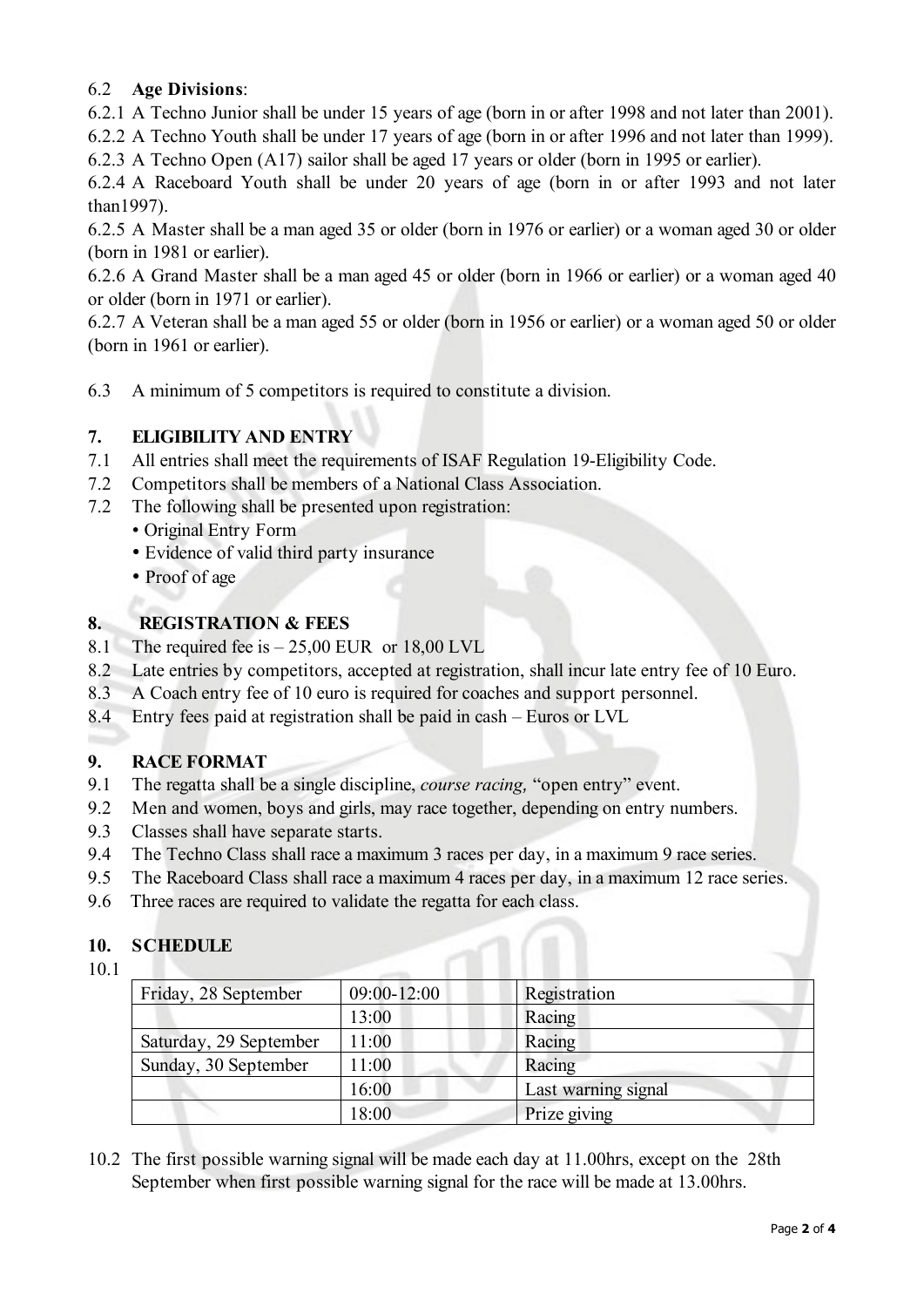## **11. EQUIPMENT & EQUIPMENT INSPECTION**

- 11.1 Competitors shall bring their own equipment.
- 11.2 Equipment inspections may be made at any time during the event.
- 11.3 **Techno**. Competitors in the Techno Junior (under 15) division may use either the 5.8 OD sail/rig OR any sail of 5.5sqm, or less, as the change-down from the 6.8 OD. Any aluminium boom or carbon mast (not exceeding 75% carbon) may be used with the 5.5 change-down sail.
- 11.4 **Raceboard**. Competitors in the Raceboard Youth division are limited to registering a production board of 310 cm, or less, in length..

## **12**. **SAILING INSTRUCTIONS**

12.1 The Sailing Instructions will be available at registration, as will the Event Program scheduling social events.

## **13. COURSES**

13.1 Courses will be described in the Sailing Instructions.

# **14. SCORING**

13.1 Scoring will be according to the WCR Appendix A.

## **15. SUPPORT BOATS**

15.1 Support boats shall clearly display their national 3 letter country code in black on a white background, either on a flag of a minimum of 50cm x 40cm in size or on the cover of their outboard engine.

## **16. STORAGE OF EQUIPMENT**

- 16.1 On completion of registration and continuing until the end of the regatta, when ashore (other than when launching and retrieving), all equipment shall be kept in their assigned places at the beach. Removal of any equipment from the regatta site may require prior written approval from the race committee. Access to equipment in the storage area during certain hours, including hours of darkness may be restricted.
- 16.2 Unless otherwise directed by the Sailing Instructions, all competing boards and equipment shall be launched and retrieved from the designated area at the beach.

## **17. SAFETY**

- 17.1 If personal buoyancy is prescribed every competitor and support boat crewmember shall wear a personal flotation device that shall conform to the minimum standard of ISO 12402-5 (level 50), or as specified in the SI's.
- 17.2 Personal buoyancy is mandatory for all competitors under 17 years of age and for any competitors while the Y flag is displayed.

## **18. PRIZES**

- 18.1 Prizes will be awarded to the first three competitors of each properly constituted class /division. Properly constituted divisions will be posted on the official notice board after the completion of registration.
- 18.2 The first Techno Junior boy and/or girl shall be known as the Techno 293 Junior Baltic Cup Latvia winner.
- 18.3 The first Techno Youth boy and/or girl shall be known as the Techno 293 Youth Baltic Cup Latvia winner.
- 18.4 The first Raceboard Youth boy and/or girl shall be known as the Raceboard Youth Baltic Cup Latvia winner.